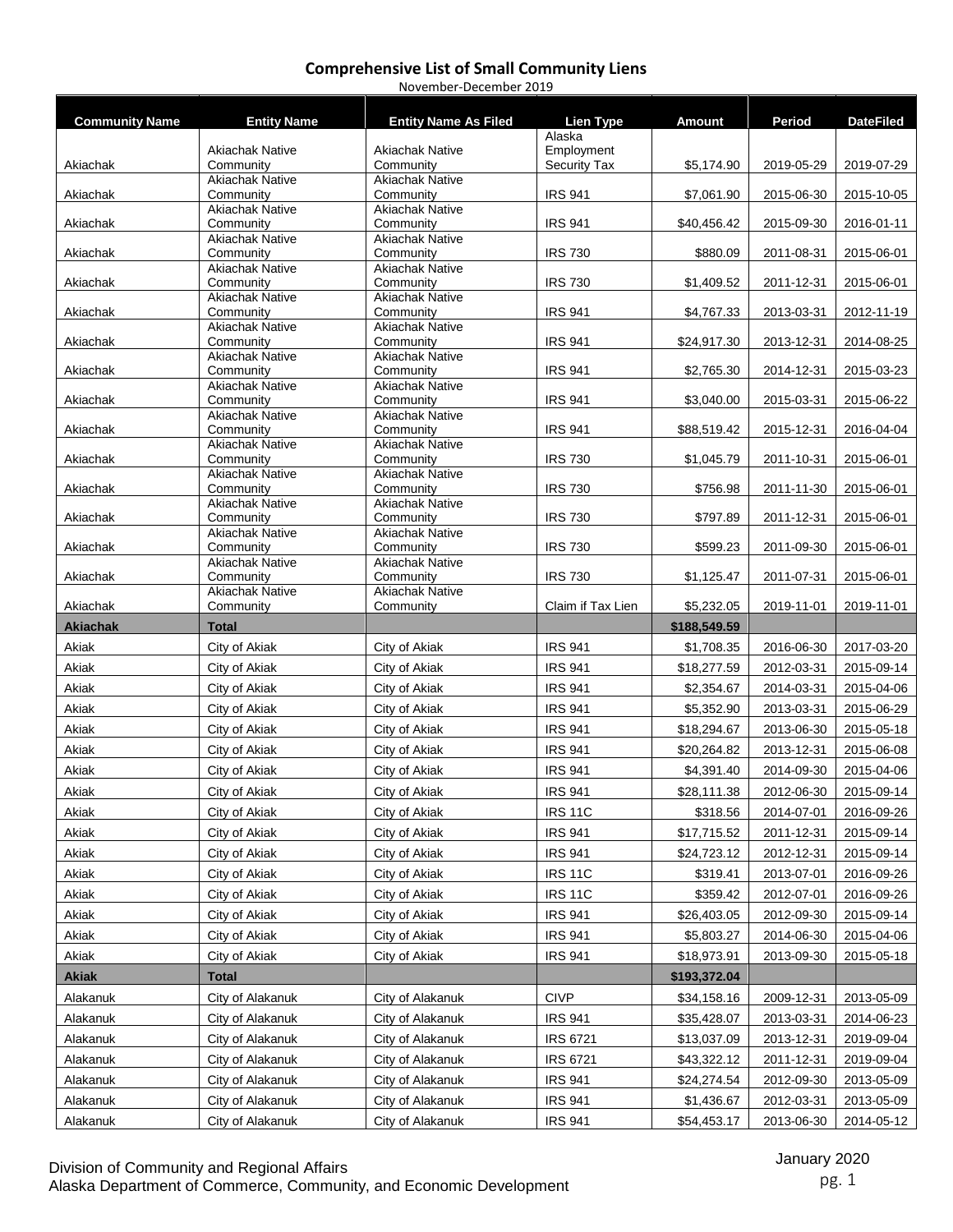| <b>Community Name</b> | <b>Entity Name</b>     | <b>Entity Name As Filed</b>    | <b>Lien Type</b>                            | <b>Amount</b> | Period     | <b>DateFiled</b> |
|-----------------------|------------------------|--------------------------------|---------------------------------------------|---------------|------------|------------------|
| Alakanuk              | City of Alakanuk       | City of Alakanuk               | <b>IRS 941</b>                              | \$18,058.84   | 2012-12-31 | 2013-05-09       |
| <b>Alakanuk</b>       | <b>Total</b>           |                                |                                             | \$224,168.66  |            |                  |
| Alatna                | Alatna Village         | Alatna Tribal Council          | Alaska<br>Employment<br><b>Security Tax</b> | \$466.00      | 2008-12-31 | 2010-02-08       |
| <b>Alatna</b>         | <b>Total</b>           |                                |                                             | \$466.00      |            |                  |
|                       |                        |                                |                                             |               |            |                  |
| Allakaket             | Allakaket Village      | Allakaket Village Council      | Alaska<br>Employment<br><b>Security Tax</b> | \$206.84      | 2005-12-31 | 2006-10-17       |
| Allakaket             | Allakaket Village      | Allakaket Village Council      | Alaska<br>Employment<br><b>Security Tax</b> |               | 2006-03-31 | 2006-10-17       |
|                       |                        |                                |                                             | \$411.54      |            |                  |
| Allakaket             | Allakaket Village      | Allakaket Village Council      | Alaska<br>Employment<br><b>Security Tax</b> | \$291.72      | 2006-06-30 | 2006-10-17       |
| Allakaket             | Allakaket Village      | Allakaket Village Council      | Alaska<br>Employment<br><b>Security Tax</b> | \$39.89       | 2013-03-30 | 2013-12-06       |
|                       |                        |                                |                                             |               |            |                  |
| Allakaket             | Allakaket Village      | Allakaket Village Council      | Alaska<br>Employment<br><b>Security Tax</b> | \$3,581.32    | 2017-12-31 | 2018-05-07       |
| Allakaket             | Allakaket Village      | Allakaket Village Council      | Alaska<br>Employment<br><b>Security Tax</b> | \$13,322.65   | 2018-03-31 | 2018-08-06       |
| Allakaket             | Allakaket Village      | Allakaket Village Council      | Alaska<br>Employment<br><b>Security Tax</b> | \$1,995.49    | 2005-06-30 | 2006-10-17       |
| Allakaket             | Allakaket Village      | Allakaket Village Council      | Alaska<br>Employment<br><b>Security Tax</b> | \$2,157.81    | 2005-09-30 | 2006-10-17       |
| Allakaket             | Allakaket Village      | Allakaket Village Council      | Alaska<br>Employment<br><b>Security Tax</b> | \$14,759.77   | 2018-06-30 | 2018-12-04       |
| <b>Allakaket</b>      | <b>Total</b>           |                                |                                             | \$36,767.03   |            |                  |
| Anaktuvuk Pass        | City of Anaktuvuk Pass | Anaktuvuk Pass City<br>Council | <b>IRS 941</b>                              | \$5,245.29    | 2016-09-30 | 2017-03-21       |
| <b>Anaktuvuk Pass</b> | <b>Total</b>           |                                |                                             | \$5,245.29    |            |                  |
| Anvik                 | City of Anvik          | Anvik Tribal Council           | <b>IRS 941</b>                              | \$3,129.48    | 2013-09-30 | 2017-02-10       |
| Anvik                 | City of Anvik          | <b>Anvik Tribal Council</b>    | <b>IRS 941</b>                              | \$38,696.32   | 2016-06-30 | 2017-02-10       |
| Anvik                 | City of Anvik          | <b>Anvik Tribal Council</b>    | <b>IRS 941</b>                              | \$2,514.50    | 2015-06-30 | 2017-02-10       |
| Anvik                 | City of Anvik          | <b>Anvik Tribal Council</b>    | <b>IRS 941</b>                              | \$216.07      | 2010-12-31 | 2017-02-10       |
| Anvik                 | City of Anvik          | <b>Anvik Tribal Council</b>    | <b>IRS 941</b>                              | \$7,567.36    | 2012-09-30 | 2017-02-10       |
| Anvik                 | City of Anvik          | <b>Anvik Tribal Council</b>    | <b>IRS 941</b>                              | \$2,382.10    | 2013-12-31 | 2017-02-10       |
| Anvik                 | City of Anvik          | <b>Anvik Tribal Council</b>    | <b>IRS 941</b>                              | \$2,127.07    | 2015-03-31 | 2017-02-10       |
| Anvik                 | City of Anvik          | <b>Anvik Tribal Council</b>    | <b>IRS 941</b>                              | \$3,037.58    | 2014-09-30 | 2017-02-10       |
| Anvik                 | City of Anvik          | <b>Anvik Tribal Council</b>    | <b>IRS 941</b>                              | \$1,795.13    | 2013-06-30 | 2017-02-10       |
| Anvik                 | City of Anvik          | <b>Anvik Tribal Council</b>    | <b>IRS 941</b>                              | \$4,506.94    | 2016-09-30 | 2017-02-10       |
| Anvik                 | City of Anvik          | <b>Anvik Tribal Council</b>    | <b>IRS 941</b>                              | \$1,543.56    | 2011-09-30 | 2017-02-10       |
| Anvik                 | City of Anvik          | <b>Anvik Tribal Council</b>    | <b>IRS 941</b>                              | \$629.76      | 2012-12-31 | 2017-02-10       |
| Anvik                 | City of Anvik          | <b>Anvik Tribal Council</b>    | <b>IRS 941</b>                              | \$2,872.44    | 2014-03-31 | 2017-02-10       |
| Anvik                 | City of Anvik          | <b>Anvik Tribal Council</b>    | <b>IRS 941</b>                              | \$2,825.22    | 2014-12-31 | 2017-02-10       |
| Anvik                 | City of Anvik          | Anvik Tribal Council           | <b>IRS 941</b>                              | \$6,546.11    | 2015-12-31 | 2017-02-10       |
| Anvik                 | City of Anvik          | <b>Anvik Tribal Council</b>    | <b>IRS 941</b>                              | \$3,395.28    | 2015-09-30 | 2017-02-10       |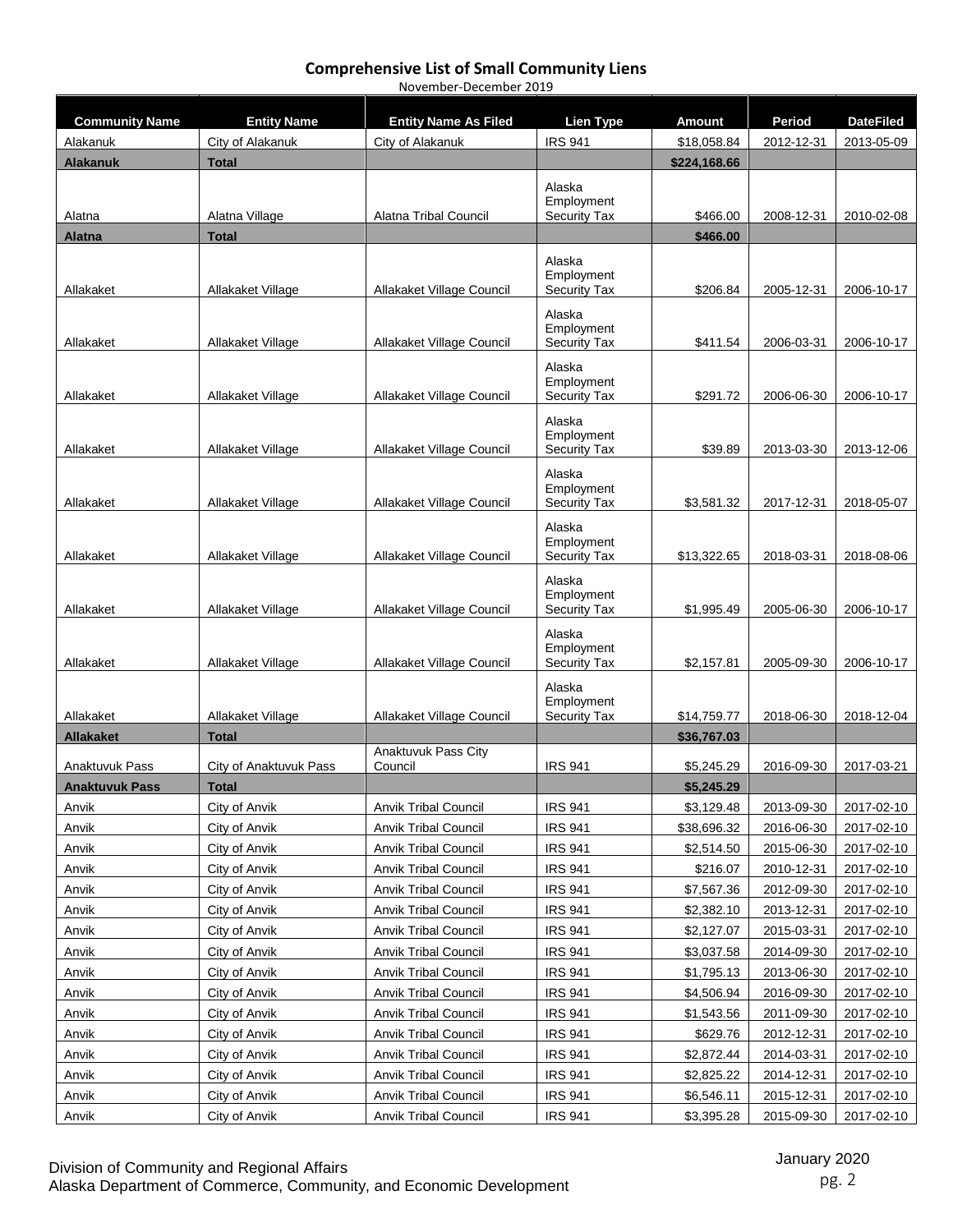#### **Comprehensive List of Small Community Liens** November-December 2019

| <b>Community Name</b> | <b>Entity Name</b>     | <b>Entity Name As Filed</b>             | <b>Lien Type</b>                            | <b>Amount</b> | Period     | <b>DateFiled</b> |
|-----------------------|------------------------|-----------------------------------------|---------------------------------------------|---------------|------------|------------------|
| Anvik                 | City of Anvik          | <b>Anvik Tribal Council</b>             | <b>IRS 941</b>                              | \$4,517.94    | 2016-03-31 | 2017-02-10       |
| <b>Anvik</b>          | <b>Total</b>           |                                         |                                             | \$88,302.86   |            |                  |
|                       |                        | <b>Atmauluak Traditional</b>            |                                             |               |            |                  |
| Atmautluak            | Village of Atmautluak  | Council                                 | <b>IRS 941</b>                              | \$12,883.16   | 2012-09-30 | 2016-09-26       |
| Atmautluak            | Village of Atmautluak  | <b>Atmauluak Traditional</b><br>Council | <b>IRS 941</b>                              | \$8,400.87    | 2012-12-31 | 2016-09-26       |
| Atmautluak            | Village of Atmautluak  | <b>Atmauluak Traditional</b><br>Council | <b>IRS 941</b>                              | \$44,537.90   | 2013-03-31 | 2016-09-26       |
| Atmautluak            | Village of Atmautluak  | <b>Atmauluak Traditional</b><br>Council | <b>IRS 941</b>                              | \$21,949.75   | 2015-12-31 | 2016-09-26       |
| Atmautluak            | Village of Atmautluak  | <b>Atmauluak Traditional</b><br>Council | <b>IRS 941</b>                              | \$18,827.76   | 2016-03-31 | 2016-09-26       |
| Atmautluak            | Village of Atmautluak  | Atmauluak Traditional<br>Council        | <b>IRS 730</b>                              | \$83.18       | 2014-03-31 | 2017-03-01       |
| Atmautluak            | Village of Atmautluak  | <b>Atmauluak Traditional</b><br>Council | <b>IRS 730</b>                              | \$95.55       | 2014-04-30 | 2017-03-01       |
| Atmautluak            | Village of Atmautluak  | <b>Atmauluak Traditional</b><br>Council | <b>IRS 730</b>                              | \$85.01       | 2015-11-30 | 2017-03-01       |
| Atmautluak            | Village of Atmautluak  | <b>Atmauluak Traditional</b><br>Council | <b>IRS 730</b>                              | \$74.61       | 2015-12-31 | 2017-03-01       |
| Atmautluak            | Village of Atmautluak  | <b>Atmauluak Traditional</b><br>Council | <b>IRS 730</b>                              | \$53.71       | 2016-02-29 | 2017-03-01       |
| Atmautluak            | Village of Atmautluak  | <b>Atmauluak Traditional</b><br>Council | <b>IRS 730</b>                              | \$82.65       | 2016-03-31 | 2017-03-01       |
| Atmautluak            | Village of Atmautluak  | Atmauluak Traditional<br>Council        | <b>IRS 730</b>                              | \$50.58       | 2016-04-30 | 2017-03-01       |
| Atmautluak            | Village of Atmautluak  | Village of Atmautluak                   | <b>IRS 6721</b>                             | \$1,784.98    | 2010-12-31 | 2016-09-26       |
| Atmautluak            | Village of Atmautluak  | <b>Atmauluak Traditional</b><br>Council | <b>IRS 941</b>                              | \$3,701.35    | 2013-09-30 | 2016-09-26       |
| Atmautluak            | Village of Atmautluak  | <b>Atmauluak Traditional</b><br>Council | <b>IRS 941</b>                              | \$42,382.58   | 2013-12-31 | 2016-09-26       |
| Atmautluak            | Village of Atmautluak  | <b>Atmauluak Traditional</b><br>Council | <b>IRS 941</b>                              | \$7,098.89    | 2014-09-30 | 2016-09-26       |
| Atmautluak            | Village of Atmautluak  | <b>Atmauluak Traditional</b><br>Council | <b>IRS 941</b>                              | \$9,907.32    | 2014-12-31 | 2016-09-26       |
| Atmautluak            | Village of Atmautluak  | <b>Atmauluak Traditional</b><br>Council | <b>IRS 941</b>                              | \$58,837.49   | 2015-03-31 | 2016-09-26       |
| Atmautluak            | Village of Atmautluak  | <b>Atmauluak Traditional</b><br>Council | <b>IRS 941</b>                              | \$29,319.54   | 2015-06-30 | 2016-09-26       |
| Atmautluak            | Village of Atmautluak  | <b>Atmauluak Traditional</b><br>Council | <b>IRS 941</b>                              | \$27,762.59   | 2016-06-30 | 2016-12-01       |
| Atmautluak            | Village of Atmautluak  | <b>Atmauluak Traditional</b><br>Council | <b>IRS 941</b>                              | \$3,734.30    | 2016-09-30 | 2017-03-01       |
| Atmautluak            | Village of Atmautluak  | Atmauluak Traditional<br>Council        | <b>IRS 730</b>                              | \$479.40      | 2013-10-31 | 2017-03-01       |
| Atmautluak            | Village of Atmautluak  | <b>Atmauluak Traditional</b><br>Council | <b>IRS 941</b>                              | \$6,260.04    | 2012-06-30 | 2016-09-26       |
| <b>Atmautluak</b>     | <b>Total</b>           |                                         |                                             | \$298,393.21  |            |                  |
| <b>Brevig Mission</b> | City of Brevig Mission | City of Brevig Mission                  | Alaska<br>Employment<br><b>Security Tax</b> | \$2,717.57    | 2013-02-27 | 2013-03-01       |
| <b>Brevig Mission</b> | <b>Total</b>           |                                         |                                             | \$2,717.57    |            |                  |
| Chefornak             | Village of Chefornak   | <b>Chefornak Traditional</b><br>Council | Alaska<br>Employment<br>Security Tax        | \$1,046.64    | 2001-06-30 | 2001-11-23       |

Division of Community and Regional Affairs Alaska Department of Commerce, Community, and Economic Development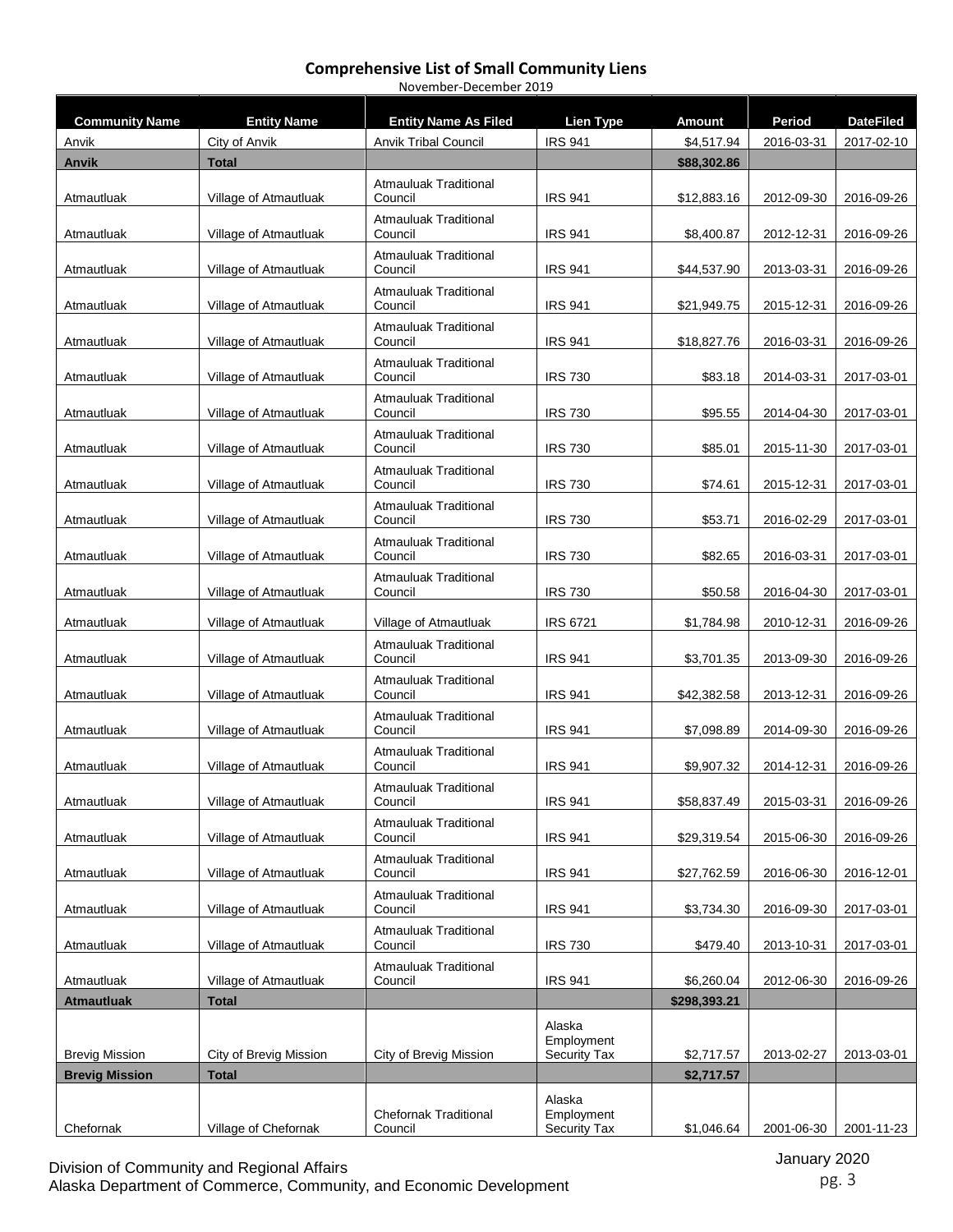| <b>Community Name</b> | <b>Entity Name</b>   | <b>Entity Name As Filed</b>             | <b>Lien Type</b>                  | Amount      | Period     | <b>DateFiled</b> |
|-----------------------|----------------------|-----------------------------------------|-----------------------------------|-------------|------------|------------------|
|                       |                      |                                         | Alaska                            |             |            |                  |
| Chefornak             | Village of Chefornak | <b>Chefornak Traditional</b><br>Council | Employment<br><b>Security Tax</b> | \$4,786.15  | 2002-09-30 | 2003-02-15       |
| <b>Chefornak</b>      | <b>Total</b>         |                                         |                                   | \$5,832.79  |            |                  |
| Chevak                | City of Chevak       | Chevak City Council                     | <b>IRS 941</b>                    | \$1,120.54  | 2015-04-13 | 2019-06-18       |
| Chevak                | City of Chevak       | <b>Chevak City Council</b>              | <b>IRS 941</b>                    | \$3,049.91  | 2018-10-01 | 2019-06-18       |
| Chevak                | City of Chevak       | Chevak City Council                     | <b>IRS 941</b>                    | \$1,827.56  | 2019-01-14 | 2019-06-18       |
| Chevak                | City of Chevak       | Chevak City Council                     | <b>IRS 730</b>                    | \$74.11     | 2018-07-16 | 2019-06-18       |
| Chevak                | City of Chevak       | <b>Chevak City Council</b>              | <b>IRS 941</b>                    | \$21,227.13 | 2019-04-01 | 2019-06-18       |
| Chevak                | City of Chevak       | Chevak City Council                     | <b>IRS 730</b>                    | \$101.46    | 2018-10-01 | 2019-06-18       |
| Chevak                | City of Chevak       | Chevak City Council                     | <b>IRS 730</b>                    | \$90.87     | 2018-07-16 | 2019-06-18       |
| Chevak                | City of Chevak       | Chevak City Council                     | <b>IRS 941</b>                    | \$1,912.87  | 2018-07-30 | 2019-06-18       |
| Chevak                | City of Chevak       | Chevak City Council                     | <b>IRS 941</b>                    | \$31,507.36 | 2018-02-26 | 2019-06-18       |
| Chevak                | City of Chevak       | Chevak City Council                     | <b>IRS 941</b>                    | \$25,321.20 | 2018-03-26 | 2019-06-18       |
| Chevak                | City of Chevak       | <b>Chevak City Council</b>              | <b>IRS 730</b>                    | \$255.93    | 2018-07-23 | 2019-06-18       |
| Chevak                | City of Chevak       | Chevak City Council                     | <b>IRS 730</b>                    | \$58.05     | 2018-07-16 | 2019-06-18       |
| Chevak                | City of Chevak       | Chevak City Council                     | <b>IRS 941</b>                    | \$28,928.74 | 2018-03-05 | 2019-06-18       |
| Chevak                | City of Chevak       | Chevak City Council                     | <b>IRS 730</b>                    | \$71.28     | 2018-07-16 | 2019-06-18       |
| Chevak                | City of Chevak       | Chevak City Council                     | <b>IRS 730</b>                    | \$61.31     | 2018-07-16 | 2019-06-18       |
| Chevak                | City of Chevak       | <b>Chevak City Council</b>              | <b>IRS 730</b>                    | \$113.63    | 2018-07-16 | 2019-06-18       |
|                       |                      |                                         | Alaska                            |             |            |                  |
|                       |                      |                                         | Employment                        |             |            |                  |
| Chevak                | City of Chevak       | Chevak City Council                     | <b>Security Tax</b>               | \$1,946.18  | 2016-09-30 | 2017-03-13       |
|                       |                      |                                         | Alaska                            |             |            |                  |
| Chevak                | City of Chevak       | Chevak City Council                     | Employment<br><b>Security Tax</b> | \$1,876.89  | 2017-03-31 | 2017-08-18       |
|                       |                      |                                         |                                   |             |            |                  |
|                       |                      |                                         | Alaska<br>Employment              |             |            |                  |
| Chevak                | City of Chevak       | <b>Chevak City Council</b>              | Security Tax                      | \$11,019.55 | 2007-06-30 | 2007-10-10       |
|                       |                      |                                         | Alaska                            |             |            |                  |
|                       |                      |                                         | Employment                        |             |            |                  |
| Chevak                | City of Chevak       | Chevak City Council                     | <b>Security Tax</b>               | \$2,178.55  | 2016-12-31 | 2017-06-26       |
| Chevak                | City of Chevak       | Chevak City Council                     | <b>IRS 941</b>                    | \$31,244.96 | 2017-04-03 | 2019-06-18       |
| Chevak                | City of Chevak       | Chevak City Council                     | <b>IRS 730</b>                    | \$106.60    | 2018-07-16 | 2019-06-18       |
| Chevak                | City of Chevak       | Chevak City Council                     | <b>IRS 730</b>                    | \$58.11     | 2018-07-16 | 2019-06-18       |
| Chevak                | City of Chevak       | Chevak City Council                     | <b>IRS 730</b>                    | \$54.11     | 2018-07-16 | 2019-06-18       |
| Chevak                | City of Chevak       | Chevak City Council                     | <b>IRS 730</b>                    | \$71.46     | 2018-07-16 | 2019-06-18       |
| Chevak                | City of Chevak       | Chevak City Council                     | <b>IRS 730</b>                    | \$140.39    | 2018-10-31 | 2019-08-28       |
| Chevak                | City of Chevak       | Chevak City Council                     | <b>IRS 730</b>                    | \$90.73     | 2018-07-16 | 2019-06-18       |
| Chevak                | City of Chevak       | Chevak City Council                     | <b>IRS 730</b>                    | \$58.39     | 2018-07-16 | 2019-06-18       |
| Chevak                | City of Chevak       | Chevak City Council                     | <b>IRS 730</b>                    | \$92.91     | 2018-07-16 | 2019-06-18       |
| Chevak                | City of Chevak       | Chevak City Council                     | <b>IRS 6721</b>                   | \$43,548.58 | 2015-01-12 | 2019-06-18       |
| Chevak                | City of Chevak       | Chevak City Council                     | <b>IRS 941</b>                    | \$29,790.01 | 2017-12-25 | 2019-06-18       |
| Chevak                | City of Chevak       | <b>Chevak City Council</b>              | <b>IRS 941</b>                    | \$33,215.17 | 2018-04-09 | 2019-06-18       |
| Chevak                | City of Chevak       | Chevak City Council                     | <b>IRS 730</b>                    | \$53.14     | 2018-07-16 | 2019-06-18       |
| Chevak                | City of Chevak       | Chevak City Council                     | <b>IRS 941</b>                    | \$28,943.29 | 2019-03-31 | 2019-08-28       |
| Chevak                | City of Chevak       | Chevak City Council                     | <b>IRS 941</b>                    | \$27,162.44 | 2017-01-02 | 2019-06-18       |
| Chevak                | City of Chevak       | <b>Chevak City Council</b>              | <b>IRS 730</b>                    | \$82.44     | 2018-07-16 | 2019-06-18       |
| Chevak                | City of Chevak       | <b>Chevak City Council</b>              | <b>IRS 941</b>                    | \$26,774.36 | 2018-02-26 | 2019-06-18       |
| Chevak                | City of Chevak       | Chevak City Council                     | <b>IRS 941</b>                    | \$27,143.16 | 2016-06-13 | 2019-06-18       |
| Chevak                | City of Chevak       | Chevak City Council                     | <b>IRS 941</b>                    | \$22,487.82 | 2018-03-05 | 2019-06-18       |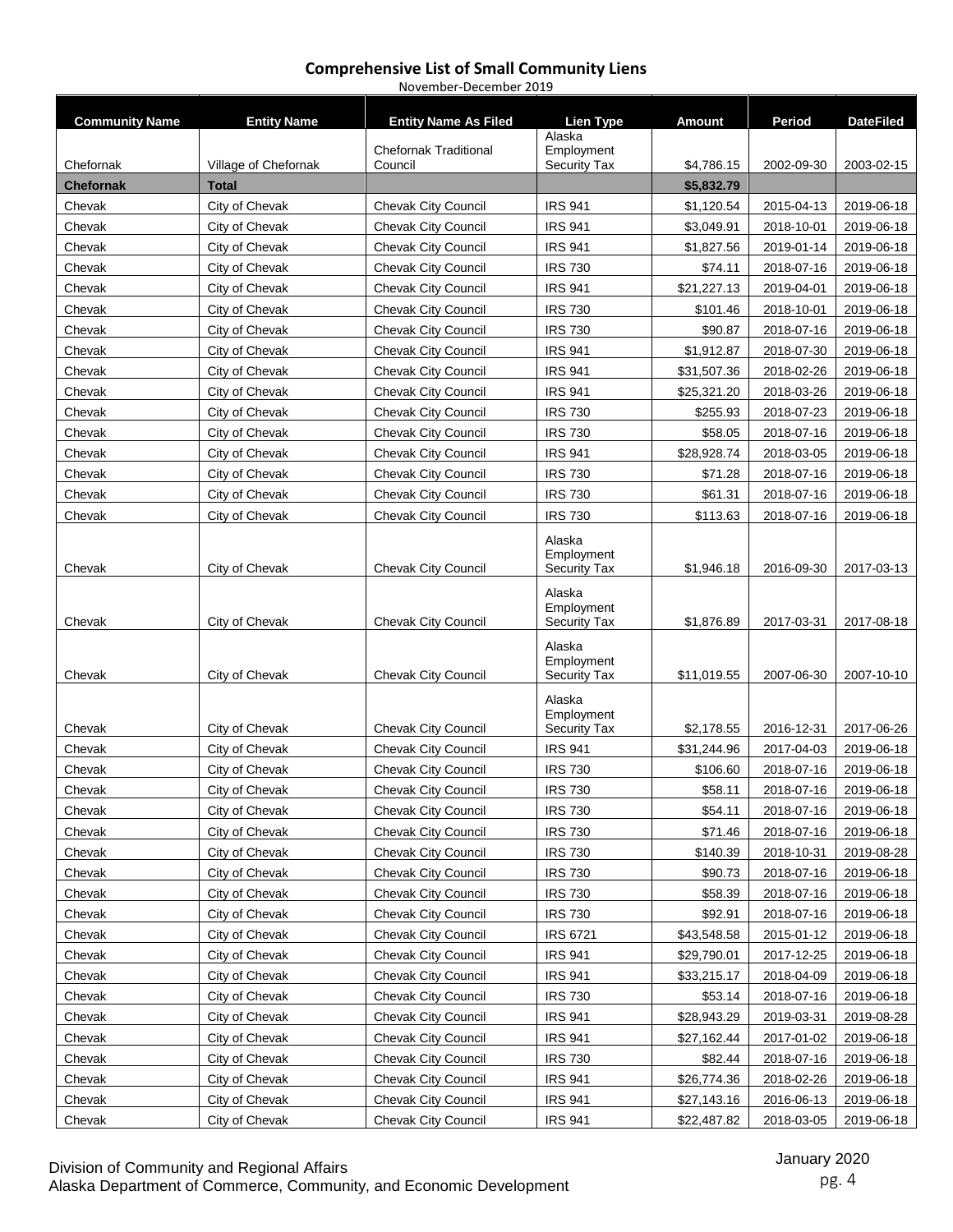#### **Comprehensive List of Small Community Liens** November-December 2019

**Community Name Entity Name Entity Name As Filed Lien Type Amount Period DateFiled** Chevak City of Chevak | Chevak City Council | IRS 730 | \$98.62 | 2018-07-16 | 2019-06-18 Chevak City of Chevak | Chevak City Council | IRS 730 | \$186.91 | 2018-07-16 | 2019-06-18 Chevak | City of Chevak | Chevak City Council | IRS 730 | \$120.94 | 2018-07-16 | 2019-06-18 Chevak City of Chevak | Chevak City Council | IRS 730 | \$49.52 | 2018-07-16 | 2019-06-18 Chevak | City of Chevak | Chevak City Council | IRS 941 | \$27,390.93 | 2015-03-02 | 2019-06-18 Chevak | City of Chevak | Chevak City Council | IRS 941 | \$12,896.13 | 2014-07-21 | 2019-06-18 Chevak City of Chevak | Chevak City Council | IRS 730 | \$52.98 | 2018-07-16 | 2019-06-18 Chevak City of Chevak | Chevak City Council | IRS 730 | \$64.48 | 2018-07-16 | 2019-06-18 Chevak | City of Chevak | Chevak City Council | IRS 730 | \$132.71 | 2018-07-16 | 2019-06-18 Chevak City of Chevak Chevak City Council IRS 941 \$26,621.53 2017-07-10 2019-06-18 Chevak City of Chevak Chevak City Council IRS 6721 \$10,296.90 2014-11-17 2019-06-18 Chevak | City of Chevak | Chevak City Council | IRS 941 | \$26,875.14 | 2017-11-06 | 2019-06-18 **Chevak Total \$508,647.98** Dot Lake Village Village of Dot Lake Village of Dot Lake Alaska Employment Security Tax \$11,611.09 2016-03-31 2016-07-08 Dot Lake Village Village Village of Dot Lake Village of Dot Lake Alaska Employment Security Tax \$14,045.33 2016-09-30 2017-01-12 Dot Lake Village Village Village of Dot Lake Village of Dot Lake Alaska Employment Security Tax \$1,753.17 2016-12-31 2017-05-25 Dot Lake Village Village of Dot Lake Village of Dot Lake Alaska Employment Security Tax  $\begin{array}{|c|c|c|c|c|c|c|c|}\n\hline\n\text{Security Tax} & \text{ $>$9,268.32$} & \text{ $2015-09-30$} & \text{ $2016-01-13$} \\
\hline\n\end{array}$ Dot Lake Village Village of Dot Lake Village of Dot Lake Alaska Employment Security Tax | \$12,103.35 | 2016-06-30 | 2016-10-06 Dot Lake Village Village of Dot Lake Village of Dot Lake Alaska Employment Security Tax \$10,202.20 2015-12-31 2016-04-06 Dot Lake Village | Village of Dot Lake | Village of Dot Lake Alaska Employment<br>Security Tax Security Tax \$8,799.67 2015-06-30 2015-10-02 Dot Lake Village Village Village of Dot Lake Village of Dot Lake Alaska Employment Security Tax  $\begin{array}{|c|c|c|c|c|c|c|c|}\n\hline\n\text{Se,}670.57 & 2014-09-30 & 2015-01-09\n\end{array}$ Dot Lake Village Village of Dot Lake Village of Dot Lake Alaska Employment Security Tax | \$7,008.94 | 2014-12-31 | 2015-04-09 Dot Lake Village Village of Dot Lake Village of Dot Lake Alaska Employment Security Tax  $\begin{array}{|c|c|c|c|c|c|c|c|c|} \hline \text{ $8,002.02$} & \text{2015-03-31} & \text{2015-07-08} \hline \end{array}$ **Dot Lake Village Total \$89,464.66** Elim City of Elim City of Elim IRS 941 \$2,834.64 2014-03-31 2017-02-01 Elim City of Elim City of Elim IRS 941 \$1,358.41 2014-12-31 2017-02-01 Elim City of Elim City of Elim IRS 941 \$1,230.43 2015-06-30 2017-02-01 Elim City of Elim City of Elim IRS 941 \$7,775.82 2015-09-30 2017-02-01 Elim City of Elim City of Elim IRS 941 \$23,405.80 2016-06-30 2017-02-01 Elim City of Elim City of Elim IRS 941 \$22,483.41 2015-12-31 2017-02-01 Elim City of Elim City of Elim IRS 941 \$1,833.39 2016-09-30 2017-03-31 Elim City of Elim City of Elim IRS 941 \$1,404.96 2015-03-31 2017-02-01 Elim City of Elim City of Elim IRS 941 \$1,167.98 2016-03-31 2017-02-01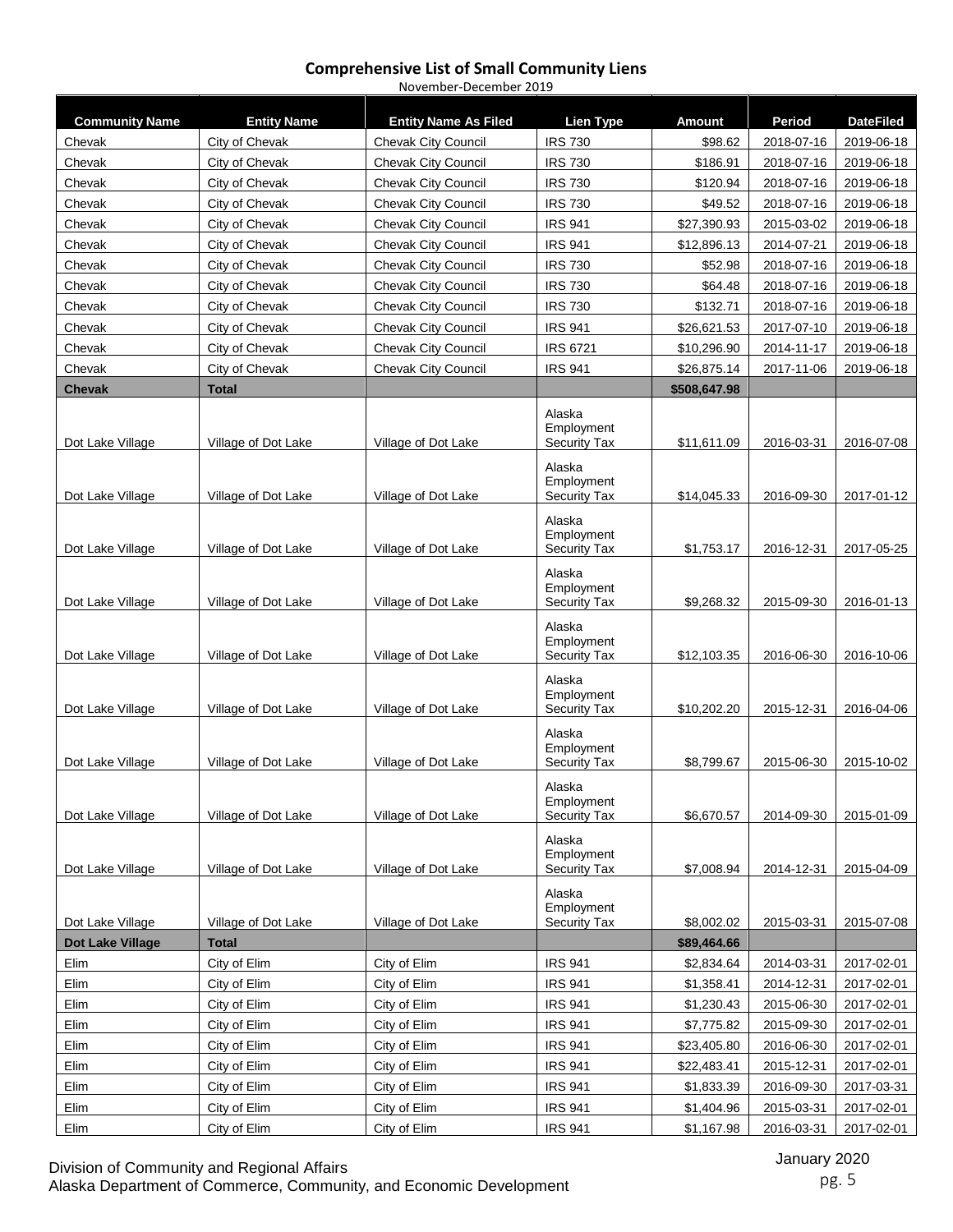| <b>Community Name</b>         | <b>Entity Name</b>                  | <b>Entity Name As Filed</b>              | <b>Lien Type</b>                  | <b>Amount</b>             | <b>Period</b> | <b>DateFiled</b> |
|-------------------------------|-------------------------------------|------------------------------------------|-----------------------------------|---------------------------|---------------|------------------|
| Elim                          | <b>Total</b>                        |                                          |                                   | \$63,494.84               |               |                  |
|                               |                                     |                                          | Alaska                            |                           |               |                  |
|                               | <b>Emmonak Expense</b><br>Committee | <b>Emmonak Expense</b>                   | Employment                        | \$352.86                  |               |                  |
| Emmonak                       |                                     | Committee                                | <b>Security Tax</b>               |                           | 2004-12-31    | 2006-02-28       |
|                               | <b>Emmonak Expense</b>              | <b>Emmonak Expense</b>                   | Alaska<br>Employment              |                           |               |                  |
| Emmonak                       | Committee                           | Committee                                | <b>Security Tax</b>               | \$884.74                  | 2005-03-31    | 2006-02-28       |
|                               |                                     |                                          | Alaska                            |                           |               |                  |
| Emmonak                       | Emmonak Expense<br>Committee        | <b>Emmonak Expense</b><br>Committee      | Employment<br><b>Security Tax</b> | \$948.87                  | 2005-06-30    | 2006-02-28       |
|                               |                                     |                                          | Alaska                            |                           |               |                  |
|                               | Emmonak Expense                     | Emmonak Expense                          | Employment                        |                           |               |                  |
| Emmonak                       | Committee                           | Committee                                | Security Tax                      | \$1,016.98                | 2005-09-30    | 2006-02-28       |
|                               |                                     |                                          | Alaska                            |                           |               |                  |
| Emmonak                       | <b>Emmonak Expense</b><br>Committee | <b>Emmonak Expense</b><br>Committee      | Employment<br><b>Security Tax</b> | \$1,172.46                | 2005-12-31    | 2006-02-28       |
| <b>Emmonak</b>                | <b>Total</b>                        |                                          |                                   | \$4,375.91                |               |                  |
|                               |                                     |                                          | Alaska                            |                           |               |                  |
|                               |                                     |                                          | Employment                        |                           |               |                  |
| Gambell                       | City of Gambell                     | <b>Gambell Common Council</b>            | <b>Security Tax</b>               | \$2,262.00                | 2019-05-06    | 2019-05-09       |
| Gambell                       | <b>Total</b>                        |                                          |                                   | \$2,262.00                |               |                  |
|                               |                                     |                                          | Alaska<br>Employment              |                           |               |                  |
| Goodnews Bay                  | City of Goodnews Bay                | City of Goodnews Bay                     | <b>Security Tax</b>               | \$4,601.70                | 2016-06-30    | 2017-03-09       |
|                               |                                     |                                          | Alaska                            |                           |               |                  |
| Goodnews Bay                  | City of Goodnews Bay                | City of Goodnews Bay                     | Employment<br><b>Security Tax</b> | \$5,150.55                | 2016-09-30    | 2017-03-09       |
|                               |                                     | Goodnews Bay Traditional                 |                                   |                           |               |                  |
| Goodnews Bay                  | City of Goodnews Bay                | Council                                  | Claim of Tax Lien                 | \$2,482.36                | 2019-11-01    | 2019-11-01       |
| <b>Goodnews Bay</b>           | <b>Total</b>                        |                                          |                                   | \$12,234.61               |               |                  |
| Hoonah                        | Hoonah Indian Association           | Hoonah Indian Association                | <b>IRS 941</b>                    | \$4,454.00                | 2006-03-31    | 2010-04-05       |
| Hoonah                        | <b>Total</b>                        |                                          |                                   | \$4,454.00                |               |                  |
|                               | Native Village of Hooper            | <b>Hooper Bay Traditional</b><br>Council |                                   |                           |               |                  |
| Hooper Bay                    | Bay                                 | <b>Hooper Bay Traditional</b>            | <b>IRS 941</b>                    | \$4,858.46                | 2011-06-30    | 2013-10-07       |
| Hooper Bay                    | Native Village of Hooper<br>Bay     | Council                                  | <b>IRS 941</b>                    | \$6,440.49                | 2012-03-31    | 2013-08-12       |
|                               | Native Village of Hooper            | <b>Hooper Bay Traditional</b>            |                                   |                           |               |                  |
| Hooper Bay                    | Bay                                 | Council                                  | <b>IRS 941</b>                    | \$13,716.56               | 2011-12-31    | 2013-07-29       |
| Hooper Bay                    | Native Village of Hooper<br>Bay     | <b>Hooper Bay Traditional</b><br>Council | <b>IRS 941</b>                    | \$14,085.85               | 2012-12-31    | 2014-09-01       |
|                               | Native Village of Hooper            | Hooper Bay Traditional                   |                                   |                           |               |                  |
| Hooper Bay                    | Bay                                 | Council                                  | <b>IRS 941</b>                    | \$17,548.52               | 2012-06-30    | 2014-09-01       |
|                               | Native Village of Hooper            | Hooper Bay Traditional                   |                                   |                           |               |                  |
| Hooper Bay                    | Bay                                 | Council                                  | <b>IRS 941</b>                    | \$29,303.67               | 2012-09-30    | 2014-09-01       |
| <b>Hooper Bay</b><br>Hydaburg | <b>Total</b><br>City of Hydaburg    | City of Hydaburg                         | <b>IRS 941</b>                    | \$85,953.55<br>\$4,250.55 | 2018-09-24    | 2019-04-17       |
| Hydaburg                      | City of Hydaburg                    | City of Hydaburg                         | <b>IRS 941</b>                    | \$5,902.46                | 2018-09-24    | 2019-04-17       |
| Hydaburg                      | City of Hydaburg                    | City of Hydaburg                         | <b>IRS 941</b>                    | \$2,924.29                | 2018-09-24    | 2019-04-17       |
| Hydaburg                      | City of Hydaburg                    | City of Hydaburg                         | <b>IRS 941</b>                    | \$164.17                  | 2018-10-01    | 2019-04-17       |
| Hydaburg                      | City of Hydaburg                    | City of Hydaburg                         | <b>IRS 941</b>                    | \$3,161.04                | 2017-11-06    | 2019-04-17       |
| Hydaburg                      | City of Hydaburg                    | City of Hydaburg                         | <b>IRS 941</b>                    | \$272.79                  | 2017-06-26    | 2019-04-17       |
| Hydaburg                      | <b>Total</b>                        |                                          |                                   | \$16,675.30               |               |                  |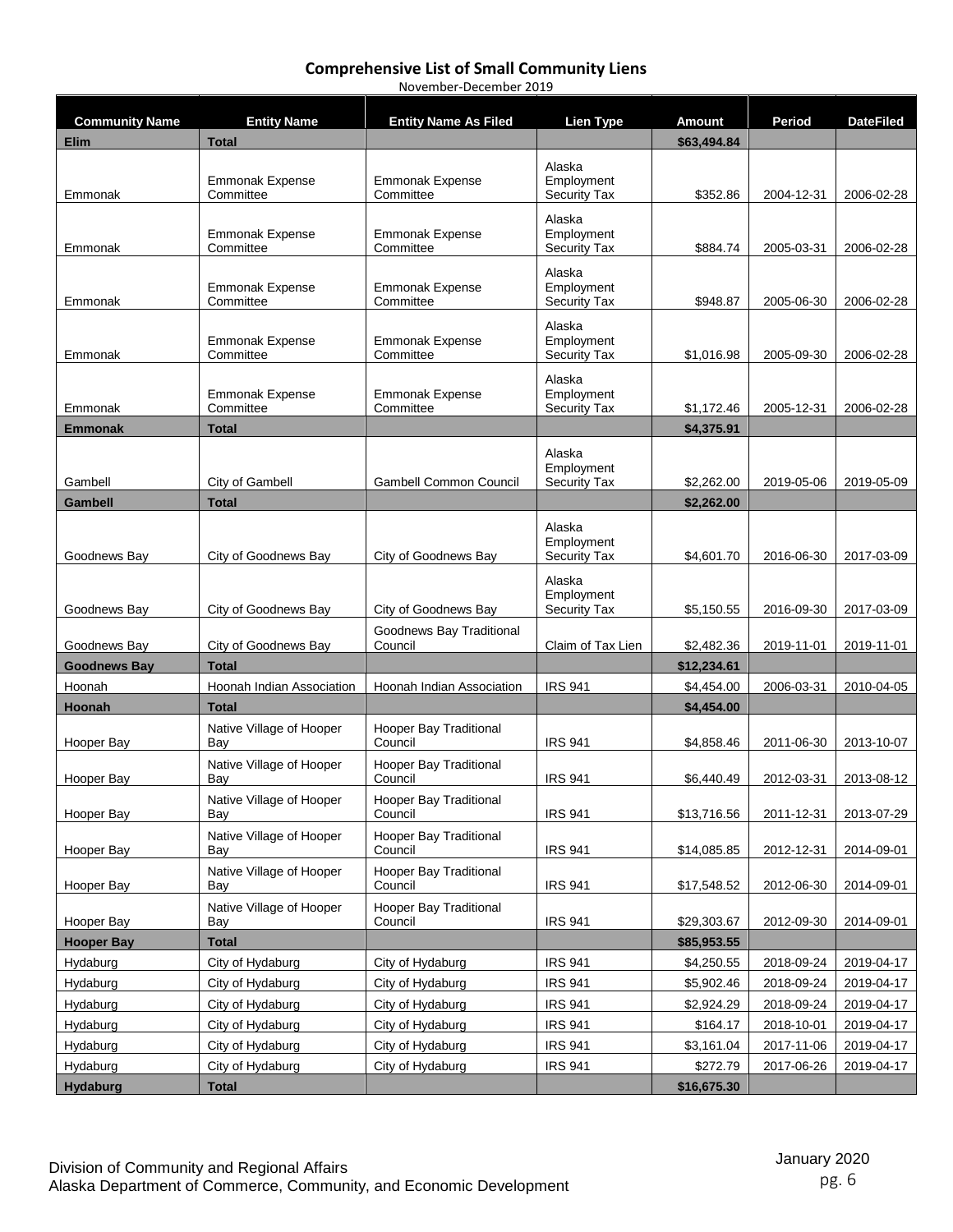| <b>Community Name</b> | <b>Entity Name</b>                                       | <b>Entity Name As Filed</b>                              | <b>Lien Type</b>                  | <b>Amount</b>               | Period                   | <b>DateFiled</b>         |
|-----------------------|----------------------------------------------------------|----------------------------------------------------------|-----------------------------------|-----------------------------|--------------------------|--------------------------|
|                       |                                                          |                                                          | Alaska                            |                             |                          |                          |
|                       |                                                          |                                                          | Employment                        |                             |                          |                          |
| Ivanof Bay            | Ivanof Bay Tribal Council                                | Ivanof Bay Tribal Council                                | <b>Security Tax</b>               | \$583.32                    | 2017-12-31               | 2018-05-25               |
|                       |                                                          |                                                          | Alaska                            |                             |                          |                          |
| Ivanof Bay            | Ivanof Bay Tribal Council                                | Ivanof Bay Tribal Council                                | Employment<br><b>Security Tax</b> | \$6.45                      | 2017-06-30               | 2018-05-25               |
|                       |                                                          |                                                          | Alaska                            |                             |                          |                          |
|                       |                                                          |                                                          | Employment                        |                             |                          |                          |
| Ivanof Bay            | Ivanof Bay Tribal Council                                | Ivanof Bay Tribal Council                                | <b>Security Tax</b>               | \$610.55                    | 2018-03-31               | 2018-09-11               |
| <b>Ivanof Bay</b>     | <b>Total</b>                                             |                                                          |                                   | \$1,200.32                  |                          |                          |
| Marshall              | City of Marshall                                         | <b>Marshall Traditional Council</b>                      | <b>IRS 730</b>                    | \$21.55                     | 2018-07-31               | 2019-11-19               |
| Marshall              | City of Marshall                                         | Marshall Traditional Council                             | <b>IRS 730</b>                    | \$244.82                    | 2018-09-30               | 2019-11-19               |
| Marshall              | City of Marshall                                         | <b>Marshall Traditional Council</b>                      | <b>IRS 941</b>                    | \$22,053.12                 | 2018-03-31               | 2019-11-19               |
| Marshall              | City of Marshall                                         | <b>Marshall Traditional Council</b>                      | <b>IRS 941</b>                    | \$28,061.19                 | 2018-06-30               | 2019-11-19               |
| Marshall              | City of Marshall                                         | <b>Marshall Traditional Council</b>                      | <b>IRS 941</b>                    | \$23,549.74                 | 2018-09-30               | 2019-11-19               |
| Marshall              | City of Marshall                                         | <b>Marshall Traditional Council</b>                      | <b>IRS 941</b>                    | \$20,600.42                 | 2018-12-31               | 2019-11-19               |
| Marshall              | City of Marshall                                         | <b>Marshall Traditional Council</b>                      | <b>IRS 941</b>                    | \$15,737.68                 | 2019-03-31               | 2019-11-19               |
| Marshall              | City of Marshall                                         | <b>Marshall Traditional Council</b>                      | <b>IRS 941</b>                    | \$16,325.91                 | 2019-06-30               | 2019-11-19               |
| Marshall              | City of Marshall                                         | <b>Marshall Traditional Council</b>                      | <b>IRS 941</b>                    | \$11,707.48                 | 2011-09-30               | 2019-08-28               |
| Marshall              | City of Marshall                                         | <b>Marshall Traditional Council</b>                      | <b>IRS 6721</b>                   | \$41,333.15                 | 2012-12-31               | 2019-08-28               |
| Marshall              | City of Marshall                                         | <b>Marshall Traditional Council</b>                      | <b>IRS 730</b>                    | \$42.06                     | 2012-09-30               | 2019-08-28               |
| <b>Marshall</b>       | <b>Total</b>                                             |                                                          |                                   | \$179,677.12                |                          |                          |
|                       |                                                          |                                                          | Alaska                            |                             |                          |                          |
| Nuigsut               | Native Village of Nuigsut                                | Native Village of Nuigsut                                | Employment<br><b>Security Tax</b> | \$6,809.34                  | 2018-03-31               | 2018-08-17               |
| <b>Nuigsut</b>        | Total                                                    |                                                          |                                   | \$6,809.34                  |                          |                          |
|                       |                                                          |                                                          | Alaska                            |                             |                          |                          |
|                       |                                                          |                                                          |                                   |                             |                          |                          |
|                       | Native Village of                                        |                                                          | Employment                        |                             |                          |                          |
| Nunapitchuk           | Nunapitchuk                                              | Nunapitchuk IRA Council                                  | Security Tax                      | \$3,640.11                  | 1999-12-31               | 2000-04-28               |
| <b>Nunapitchuk</b>    | Total                                                    |                                                          |                                   | \$3,640.11                  |                          |                          |
| Point Hope            | City of Point Hope                                       | City of Point Hope                                       | <b>IRS 941</b>                    | \$4,173.92                  | 2013-12-31               | 2016-04-19               |
| Point Hope            | City of Point Hope                                       | City of Point Hope                                       | <b>IRS 941</b>                    | \$4,804.71                  | 2014-09-30               | 2016-04-19               |
| Point Hope            | City of Point Hope                                       | City of Point Hope                                       | <b>IRS 941</b>                    | \$3,597.06                  | 2014-12-31               | 2016-04-19               |
| Point Hope            | City of Point Hope                                       | City of Point Hope                                       | <b>IRS 941</b>                    | \$11,179.23                 | 2013-03-31               | 2016-04-19               |
| Point Hope            | City of Point Hope                                       | City of Point Hope                                       | <b>IRS 6721</b>                   | \$14,169.57                 | 2013-12-31               | 2016-11-29               |
| Point Hope            | City of Point Hope                                       | City of Point Hope                                       | <b>IRS 941</b>                    | \$124.79                    | 2014-03-31               | 2016-11-29               |
| <b>Point Hope</b>     | Total                                                    |                                                          |                                   | \$38,049.28                 |                          |                          |
|                       |                                                          |                                                          | Alaska                            |                             |                          |                          |
|                       |                                                          | <b>Tribal Government of Saint</b>                        | Employment                        |                             |                          |                          |
| Saint Paul            | Saint Paul Island<br><b>Total</b>                        | Paul Island                                              | Security Tax                      | \$8,195.89                  | 2000-09-30               | 2001-02-21               |
| <b>Saint Paul</b>     |                                                          |                                                          |                                   | \$8,195.89                  |                          |                          |
| Savoonga              | Native Village of Savoonga                               | Native Village of Savoonga                               | <b>IRS 941</b>                    | \$49,239.91                 | 2012-09-30               | 2013-08-27               |
| Savoonga              | Native Village of Savoonga                               | Native Village of Savoonga                               | <b>IRS 941</b>                    | \$67,467.72                 | 2011-03-31               | 2012-08-20               |
| Savoonga              | Native Village of Savoonga                               | Native Village of Savoonga                               | <b>IRS 941</b>                    | \$67,835.31                 | 2011-06-30               | 2012-08-20               |
| Savoonga<br>Savoonga  | Native Village of Savoonga                               | Native Village of Savoonga<br>Native Village of Savoonga | <b>IRS 941</b>                    | \$68,238.02                 | 2011-09-30               | 2012-08-20               |
| Savoonga              | Native Village of Savoonga<br>Native Village of Savoonga | Native Village of Savoonga                               | <b>IRS 941</b><br><b>IRS 941</b>  | \$68,726.51<br>\$164,050.25 | 2011-12-31<br>2011-09-30 | 2012-08-20               |
| Savoonga              |                                                          |                                                          |                                   |                             |                          | 2013-08-27               |
| Savoonga              | Native Village of Savoonga                               | Native Village of Savoonga                               | <b>IRS 941</b>                    | \$48.88                     | 2010-09-30               | 2010-12-20               |
| Savoonga              | Native Village of Savoonga<br>Native Village of Savoonga | Native Village of Savoonga<br>Native Village of Savoonga | <b>IRS 941</b><br><b>IRS 941</b>  | \$732.52<br>\$3,154.31      | 2009-12-31<br>2010-09-30 | 2012-09-17<br>2013-07-29 |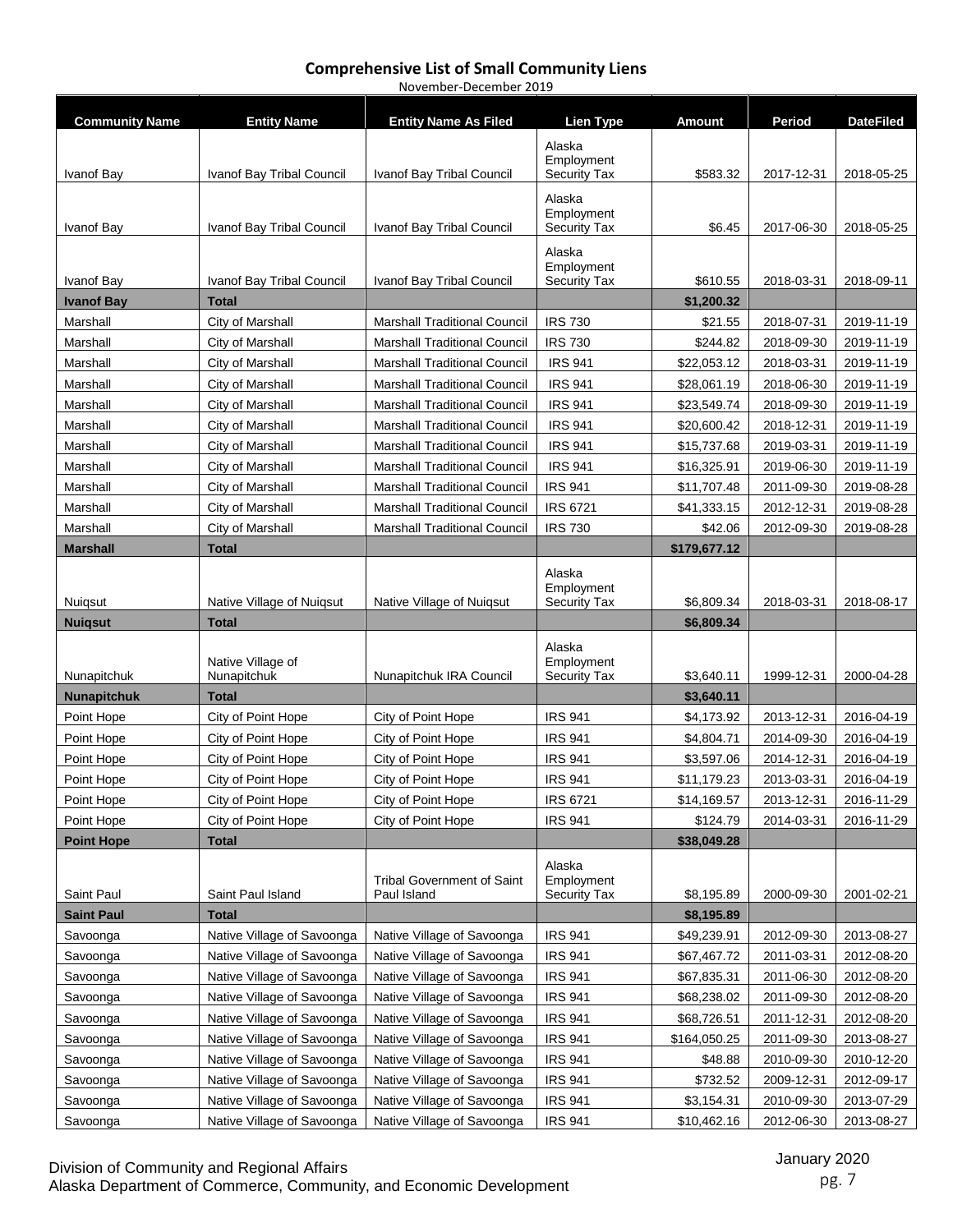| November-December 2019 |
|------------------------|
|------------------------|

| <b>Community Name</b> | <b>Entity Name</b>         | <b>Entity Name As Filed</b> | Lien Type                                   | <b>Amount</b> | Period     | <b>DateFiled</b> |
|-----------------------|----------------------------|-----------------------------|---------------------------------------------|---------------|------------|------------------|
| Savoonga              | Native Village of Savoonga | Native Village of Savoonga  | <b>IRS 6721</b>                             | \$12,251.53   | 2012-03-31 | 2012-09-03       |
| Savoonga              | Native Village of Savoonga | Native Village of Savoonga  | <b>IRS 941</b>                              | \$20,083.28   | 2010-12-31 | 2012-08-20       |
| Savoonga              | <b>Total</b>               |                             |                                             | \$532,290.40  |            |                  |
| Selawik               | City of Selawik            | Selawik City Council        | Alaska<br>Employment<br><b>Security Tax</b> | \$3,020.01    | 2019-05-13 | 2019-07-22       |
| Selawik               | City of Selawik            | Selawik City Council        | <b>IRS 941</b>                              | \$14,054.33   | 2015-09-14 | 2019-06-25       |
| Selawik               | City of Selawik            | Selawik City Council        | <b>IRS 941</b>                              | \$45,706.45   | 2016-03-14 | 2019-06-25       |
| Selawik               | City of Selawik            | Selawik City Council        | <b>IRS 941</b>                              | \$87,424.68   | 2016-03-14 | 2019-06-25       |
| Selawik               | City of Selawik            | Selawik City Council        | <b>IRS 941</b>                              | \$70,397.58   | 2016-04-11 | 2019-06-25       |
| Selawik               | City of Selawik            | Selawik City Council        | <b>IRS 941</b>                              | \$75,984.43   | 2017-06-26 | 2019-06-25       |
| Selawik               | City of Selawik            | Selawik City Council        | <b>IRS 941</b>                              | \$68,227.04   | 2017-06-19 | 2019-06-25       |
| Selawik               | City of Selawik            | Selawik City Council        | <b>IRS 941</b>                              | \$39,786.21   | 2017-10-16 | 2019-06-25       |
| Selawik               | City of Selawik            | Selawik City Council        | <b>IRS 941</b>                              | \$41,474.13   | 2017-09-04 | 2019-06-25       |
| Selawik               | City of Selawik            | Selawik City Council        | <b>IRS 941</b>                              | \$36,165.26   | 2018-01-01 | 2019-06-25       |
| Selawik               | City of Selawik            | Selawik City Council        | <b>IRS 941</b>                              | \$48,731.19   | 2018-04-09 | 2019-06-25       |
| Selawik               | City of Selawik            | Selawik City Council        | <b>IRS 941</b>                              | \$51,448.01   | 2019-03-18 | 2019-06-25       |
| Selawik               | City of Selawik            | Selawik City Council        | <b>IRS 941</b>                              | \$25,062.24   | 2018-09-10 | 2019-06-25       |
| Selawik               | City of Selawik            | Selawik City Council        | <b>IRS 941</b>                              | \$20,339.36   | 2019-03-25 | 2019-06-25       |
| Selawik               | Native Village of Selawik  | Native Village of Selawik   | Judgment on<br>Confession                   | \$39,279.51   | 2011-07-05 | 2011-07-11       |
| Selawik               | City of Selawik            | City of Selawik             | Alaska<br>Employment<br><b>Security Tax</b> | \$3,628.17    | 2017-03-31 | 2017-08-10       |
| <b>Selawik</b>        | <b>Total</b>               |                             |                                             | \$670,728.60  |            |                  |
| Shageluk              | Shageluk Native Village    | Native Village of Shageluk  | Alaska<br>Employment<br><b>Security Tax</b> | \$3,760.77    | 2019-07-01 | 2019-08-23       |
| Shageluk              | Shageluk Native Village    | Native Village of Shageluk  | Alaska<br>Employment<br><b>Security Tax</b> | \$7,329.36    | 2015-01-31 | 2017-05-04       |
| Shageluk              | Shageluk Native Village    | Native Village of Shageluk  | Alaska<br>Employment<br>Security Tax        | \$7,899.86    | 2015-06-30 | 2017-05-04       |
| Shageluk              | Shageluk Native Village    | Native Village of Shageluk  | Alaska<br>Employment<br><b>Security Tax</b> | \$8,511.15    | 2015-09-30 | 2017-05-04       |
| Shageluk              |                            |                             | Alaska                                      |               |            |                  |
|                       | Shageluk Native Village    | Native Village of Shageluk  | Employment<br><b>Security Tax</b>           | \$9,165.72    | 2015-12-31 | 2017-05-04       |
| Shageluk              | Shageluk Native Village    | Native Village of Shageluk  | Alaska<br>Employment<br><b>Security Tax</b> | \$8,449.98    | 2016-01-31 | 2017-05-04       |
| Shageluk              | Shageluk Native Village    | Native Village of Shageluk  | Alaska<br>Employment<br>Security Tax        | \$9,091.38    | 2016-06-30 | 2017-05-04       |
| Shageluk              | Shageluk Native Village    | Native Village of Shageluk  | Alaska<br>Employment<br><b>Security Tax</b> | \$9,036.10    | 2016-09-30 | 2017-05-04       |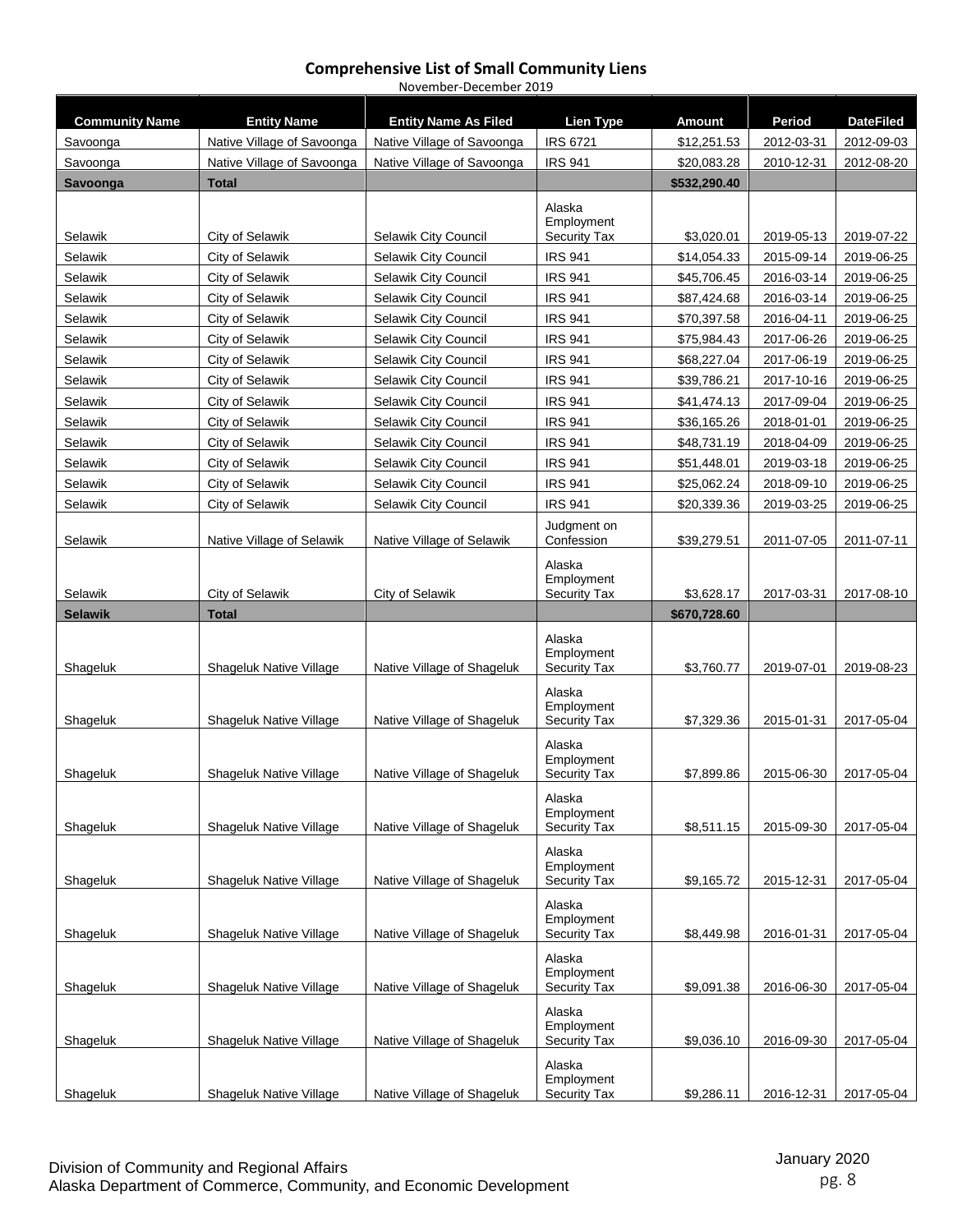| <b>Community Name</b> | <b>Entity Name</b>                  | <b>Entity Name As Filed</b>                        | <b>Lien Type</b>                  | <b>Amount</b> | Period     | <b>DateFiled</b> |
|-----------------------|-------------------------------------|----------------------------------------------------|-----------------------------------|---------------|------------|------------------|
|                       |                                     |                                                    | Alaska                            |               |            |                  |
| Shageluk              | Shageluk Native Village             | Native Village of Shageluk                         | Employment<br><b>Security Tax</b> | \$9,474.34    | 2017-03-31 | 2017-07-10       |
|                       |                                     |                                                    | Alaska                            |               |            |                  |
|                       |                                     |                                                    | Employment                        |               |            |                  |
| Shageluk              | Shageluk Native Village             | Shageluk Native Village                            | <b>Security Tax</b>               | \$1,330.87    | 2018-06-30 | 2018-10-22       |
|                       |                                     |                                                    | Alaska<br>Employment              |               |            |                  |
| Shageluk              | Shageluk Native Village             | Shageluk Native Village                            | Security Tax                      | \$13.12       | 2018-03-31 | 2018-10-22       |
| <b>Shageluk</b>       | <b>Total</b>                        |                                                    |                                   | \$83,348.76   |            |                  |
|                       |                                     |                                                    | Alaska<br>Employment              |               |            |                  |
| Shungnak              | City of Shungnak                    | City of Shungnak                                   | <b>Security Tax</b>               | \$3,287.27    | 2013-12-31 | 2014-05-01       |
|                       |                                     |                                                    | Alaska                            |               |            |                  |
| Shungnak              | City of Shungnak                    | City of Shungnak                                   | Employment<br><b>Security Tax</b> | \$1,533.24    | 2016-12-31 | 2017-04-24       |
| <b>Shungnak</b>       | <b>Total</b>                        |                                                    |                                   | \$4,820.51    |            |                  |
|                       | Native Village of                   |                                                    |                                   |               |            |                  |
| Tanacross             | Tanacross                           | Native Village of Tanacross                        | <b>IRS 941</b>                    | \$70,609.61   | 2007-03-31 | 2010-08-11       |
| <b>Tanacross</b>      | <b>Total</b>                        |                                                    |                                   | \$70,609.61   |            |                  |
| Tuluksak              | <b>Tuluksak Native</b><br>Community | <b>Tuluksak Native</b><br><b>Community Council</b> | <b>IRS 941</b>                    | \$6,530.31    | 2012-09-30 | 2019-07-16       |
|                       | <b>Tuluksak Native</b>              | <b>Tuluksak Native</b>                             |                                   |               |            |                  |
| Tuluksak              | Community                           | <b>Community Council</b>                           | <b>IRS 941</b>                    | \$6,643.56    | 2012-12-31 | 2019-07-16       |
| Tuluksak              | <b>Tuluksak Native</b><br>Community | <b>Tuluksak Native</b><br><b>Community Council</b> | <b>IRS 941</b>                    | \$7,633.58    | 2015-06-30 | 2019-07-16       |
|                       | <b>Tuluksak Native</b>              | <b>Tuluksak Native</b>                             |                                   |               |            |                  |
| Tuluksak              | Community                           | <b>Community Council</b>                           | <b>IRS 941</b>                    | \$812.51      | 2016-12-31 | 2019-07-16       |
| Tuluksak              | <b>Tuluksak Native</b><br>Community | <b>Tuluksak Native</b><br><b>Community Council</b> | <b>IRS 941</b>                    | \$4,290.78    | 2015-09-30 | 2019-07-16       |
|                       | <b>Tuluksak Native</b>              | <b>Tuluksak Native</b>                             |                                   |               |            |                  |
| Tuluksak              | Community<br><b>Tuluksak Native</b> | <b>Community Council</b><br><b>Tuluksak Native</b> | <b>IRS 941</b>                    | \$26,717.25   | 2013-03-31 | 2019-07-16       |
| Tuluksak              | Community                           | <b>Community Council</b>                           | <b>IRS 941</b>                    | \$3,048.69    | 2016-09-30 | 2019-07-16       |
| Tuluksak              | <b>Tuluksak Native</b><br>Community | <b>Tuluksak Native</b><br><b>Community Council</b> | <b>IRS 941</b>                    | \$8,723.45    | 2011-09-30 | 2019-07-16       |
|                       | <b>Tuluksak Native</b>              | <b>Tuluksak Native</b>                             |                                   |               |            |                  |
| Tuluksak              | Community                           | <b>Community Council</b>                           | <b>IRS 941</b>                    | \$7,521.08    | 2011-12-31 | 2019-07-16       |
| Tuluksak              | <b>Tuluksak Native</b><br>Community | <b>Tuluksak Native</b><br><b>Community Council</b> | <b>IRS 6721</b>                   | \$745.50      | 2012-12-31 | 2019-07-16       |
|                       | <b>Tuluksak Native</b>              | <b>Tuluksak Native</b>                             |                                   |               |            |                  |
| Tuluksak              | Community                           | <b>Community Council</b>                           | <b>IRS 941</b>                    | \$831.91      | 2017-03-31 | 2019-07-16       |
| Tuluksak              | <b>Tuluksak Native</b><br>Community | <b>Tuluksak Native</b><br><b>Community Council</b> | <b>IRS 941</b>                    | \$37,874.61   | 2017-06-30 | 2019-07-16       |
|                       | <b>Tuluksak Native</b>              | <b>Tuluksak Native</b>                             |                                   |               |            |                  |
| Tuluksak              | Community                           | <b>Community Council</b>                           | <b>IRS 941</b>                    | \$27,889.58   | 2017-09-30 | 2019-07-16       |
| Tuluksak              | <b>Tuluksak Native</b><br>Community | <b>Tuluksak Native</b><br><b>Community Council</b> | <b>IRS 941</b>                    | \$18,492.21   | 2019-03-31 | 2019-08-28       |
|                       | <b>Tuluksak Native</b>              | <b>Tuluksak Native</b>                             |                                   |               |            |                  |
| Tuluksak              | Community                           | <b>Community Council</b>                           | <b>IRS 941</b>                    | \$11,716.58   | 2012-03-31 | 2019-07-16       |
| Tuluksak              | <b>Tuluksak Native</b><br>Community | <b>Tuluksak Native</b><br><b>Community Council</b> | <b>IRS 941</b>                    | \$3,632.04    | 2015-12-31 | 2019-07-16       |
|                       | <b>Tuluksak Native</b>              | <b>Tuluksak Native</b>                             |                                   |               |            |                  |
| Tuluksak              | Community                           | <b>Community Council</b>                           | <b>IRS 941</b>                    | \$3,812.25    | 2016-06-30 | 2019-07-16       |
| Tuluksak              | <b>Tuluksak Native</b><br>Community | <b>Tuluksak Native</b><br><b>Community Council</b> | <b>IRS 941</b>                    | \$15,063.22   | 2015-03-31 | 2019-07-16       |